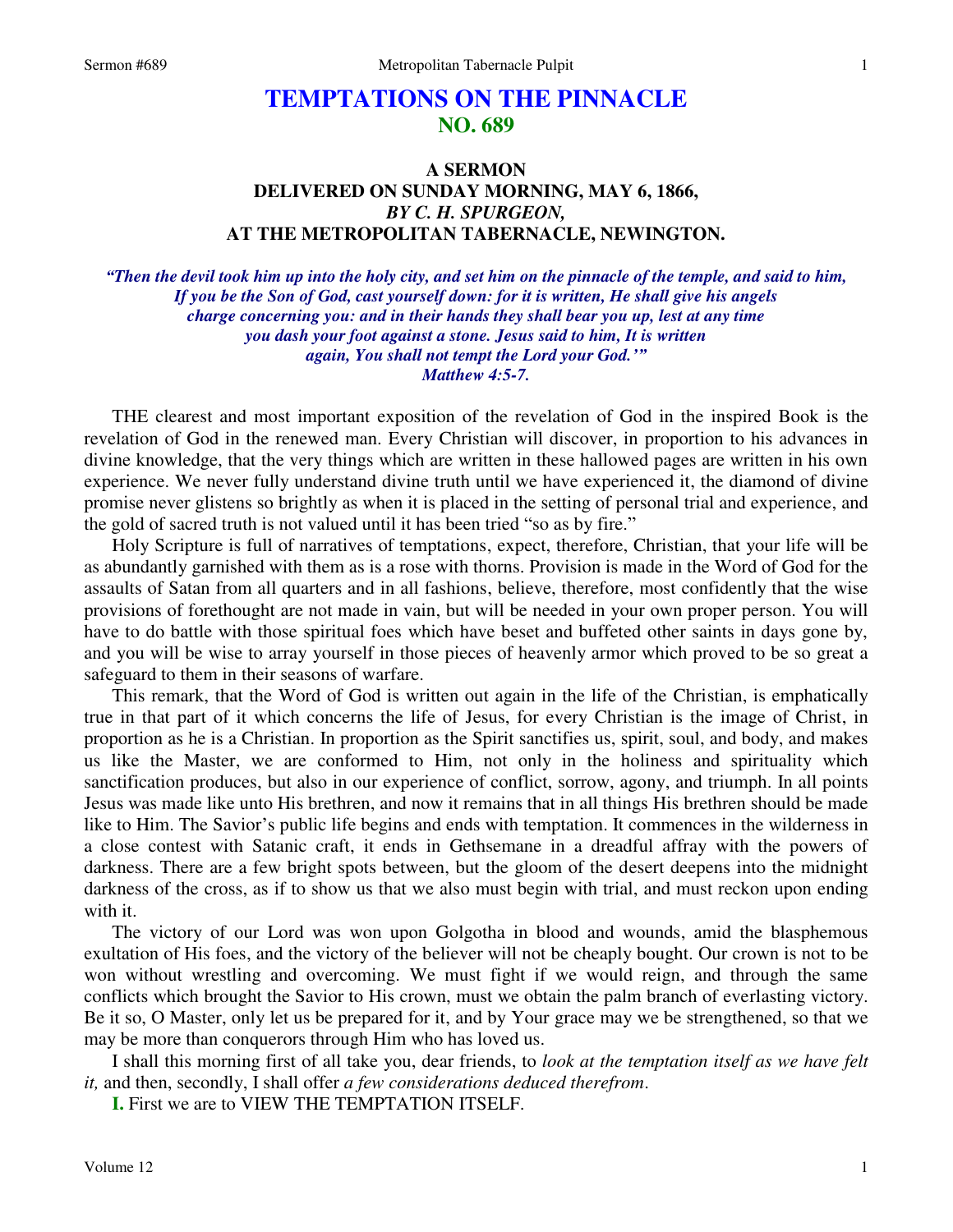The landscape is colored by the glass through which the observer looks, but still the landscape is really seen, and so in giving you this morning much of that which I have myself been made to endure, I may color our Lord's trial, but you will see it notwithstanding, and the Holy Spirit will show you what is really of Jesus, and what is only mine.

 Our trials are sent us on purpose to make us comprehend our Lord's trials, and especially is it so with ministers of the Gospel. Martin Luther was a mighty master in the art of consolation, because there was scarcely a temptation, except that of covetousness, which he had not experienced. Melancthon bears witness of Luther that he was sometimes so tempted of the devil that he appeared to be at the point of death, the sap and strength of his life seemed to be dried up, and his soul was full of heaviness. After such seasons he would so preach that each of his hearers thought that he was speaking concerning him alone, and wondered from where his knowledge was derived. He learned the art of spiritual navigation from having himself done business upon deep waters of spiritual tribulation.

 Luther's remark stands true, that prayer, meditation, and temptation, are the three best instructors of the Gospel minister, and since I have been much of late in the last school, I cannot do other than use what I have learned. Now it may be, while I am describing this temptation of our Lord, or rather our own temptations as they are conformed to the temptations of Jesus, that I may meet the peculiar case of some troubled one who has been long in doubt and darkness, and who may today find light and peace, if it be so, the Spirit of God shall be glorified, and it shall be to me a sweet recompense for those gloomy hours through which I have lately groped my way.

 I first call your attention to *the place of this temptation.* "Then the devil took him up into the holy city, and set him on the pinnacle of the temple." It was a *high* place and a *holy* place, hence a double danger. It was a *high* place, the temptation could not have acted upon the Savior had He been sitting in the desert or kneeling in the garden, but aloft, above the city, on the towering pinnacle, the foothold was slender, and the fall would have been terrible. Beneath Him lay a wondrous panorama, the courts of the Lord's house, the streets of the city, the towns and villages of Judea, and the broad acres of Immanuel's land, little, however, would He care for all these, for His thoughts were concentrated upon the combat within, yet the widened prospect must have added to the sense of elevation, and so have aided the temptation.

 Brethren, it is very hard to stand in high places. Those of you who are in humble positions of society may be very grateful for the safety which usually grows out of lowliness. No doubt you envy those who are more known and more wealthy, but if you knew all, instead of envying them you would thank God for the lot which is meted out to you. I would be afraid to exchange my temptations with any other man, and yet I know my own to be full more than I should be able to sustain were it not for the grace of God and the promise, "My grace is sufficient for you." It is hard to carry a full cup without spilling some of the contents, when half full you may carry it more carelessly without a slip, but when the golden chalice is full to the brim, beware, you cup-bearer of the King. You may walk along the plain, nay, you may leap like the children at their play, you may sport at random where you will, but up along yon narrow knife-like ridge, where awful precipices descend on either side, take care, O traveler, for one slip may be fatal. Look beneath you through the grim mist which hides the depths below, and be deeply grateful for the invisible and omnipotent hand which has sustained you until now.

 The remark as to high places does not merely apply to really high places of wealth, or influence, or fame, but to places high for us, comparatively high places of enjoyment and satisfaction. Nor must I exclude holy places from the remark. The mountain may be Tabor, but it is a mountain still. If you are called to the elevated position of one who dwells in rapt fellowship with Christ, there are temptations peculiar even to that happy state of mind. The pinnacle is none the less a pinnacle because it happens to be the pinnacle of the temple, nay, let me here note that it is even more dangerous. The place was not only high but holy. Note how that is marked in the text. He takes Him to the *holy city* and to a pinnacle of the *temple*—two words, as if to bring up vividly before the reader's mind the sanctity of the position.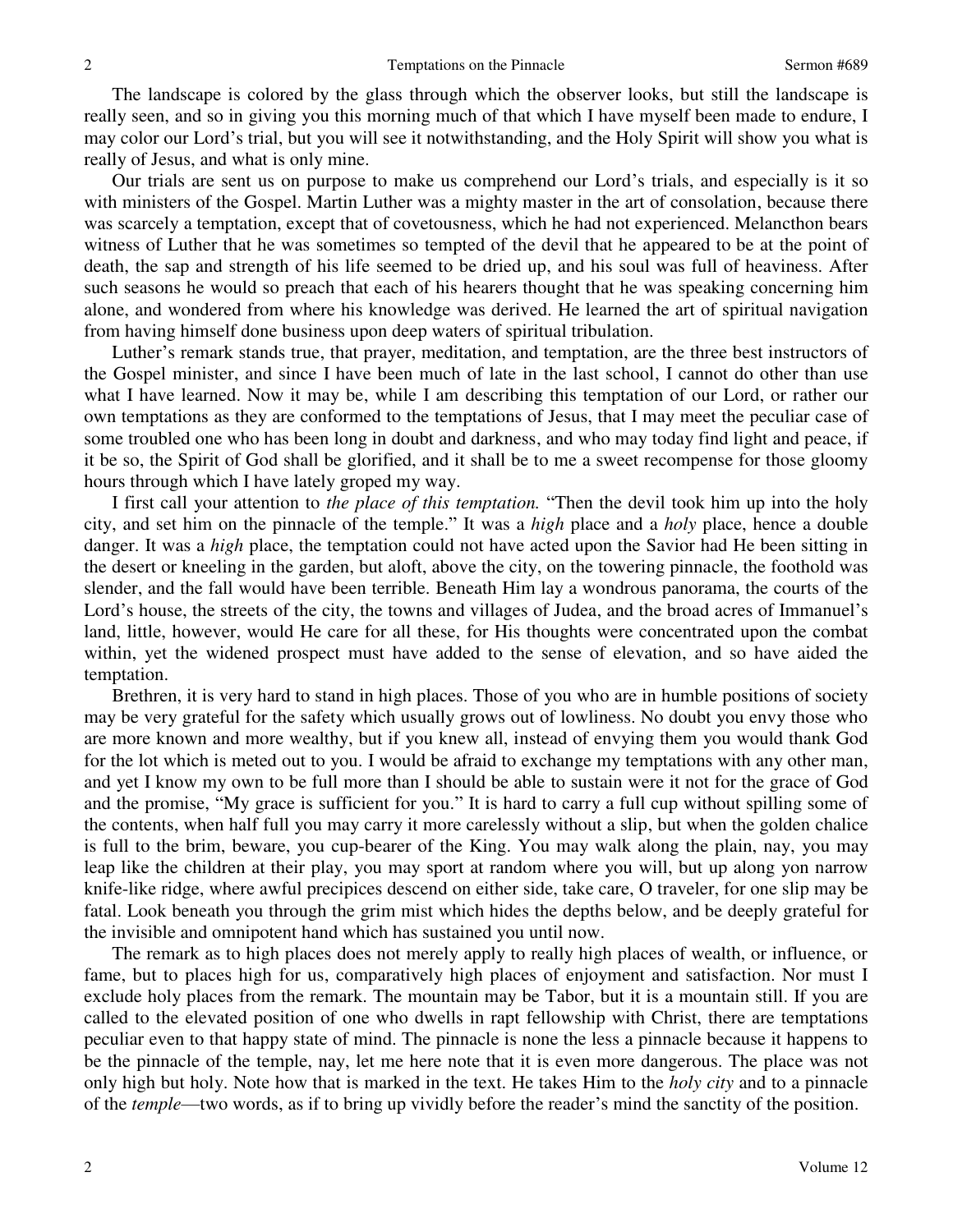To stand in a high place, my brethren, in God's house is very desirable and very honorable, but oh, it is both responsible and perilous. Let those beware whom God exalts in Israel. He of whom it is written that it were better for that man that he had never been born was no less than an apostle. He who kept the bag and was the intimate friend of Christ is that man whose damnation surpasses all others in its flaming terrors. It is a very delightful thing, no doubt, to minister to a large congregation, and to be pastor of a numerous flock, it is a very good degree to earn to be an officer of the Christian church, it is no small privilege to be permitted by the pen or by the tongue to edify multitudes of saints, but alas, the high places, even of God's temple are dizzy places, and lofty positions in the church are sites where temptations attack us which would be unknown to us if in the humble obscurity of a retiring piety we were to lie down in green pastures and feed beside the still waters.

 After all, if I might be allowed to envy anybody it would be the position of John Bunyan's Shepherd, singing, as he feeds his flock in the valley—

> *"He that is down need fear no fall, He that is low no pride; He that is humble ever shall Have God to be his guide."*

What think you, brethren, were the temptations which came upon the Savior on account of His position on the high and holy place? We frequently forget when we are speaking of the Savior that He was most truly man. He was divine without mitigation of the royalty and splendor of Deity, but He was man, altogether such as we are, so that He felt as you and I would have felt in a similar condition. How then did He feel? Did He not tremble with fear of falling? Standing there and looking down, I believe the natural fear came over Him that He must fall, and that falling, He would stain the battlements of the consecrated place, and crimson the house of God with His own blood. You will think me singular in imagining that the Savior could be the subject of such feelings, but was He not a man, and what man would feel otherwise? It is natural that a shivering emotion of dread should creep over anyone standing in so lofty and unprotected a position.

 Now this is a temptation—a temptation to which God's servants who are put upon the pinnacle of the temple will find themselves frequently subject. But is it a fault to be afraid of falling? Yes. No. It is no fault to be afraid of falling, else the Savior would not have felt it, He was holy and consequently no sinful emotion could cross His breast, but there is a something growing out of the fear of falling which is very faulty, namely, the temptation to do something desperate in order to escape from the position which is so full of peril. It is right for me to be afraid of falling into sin, it is not right for me either to mistrust God's grace which will sustain me, or to run to foolish means in order to escape from the particular peril in which I happen to be involved. Jesus did not doubt His Father's care—He could not, for He was perfect, but He did tremble because of the danger in which He was placed, He must have done so, because He was a man of like passions like ourselves.

 Now, brethren, may I picture some of you lifted up to such a position? Either in wealth, or in honor, or in communion, or in some way, you are lifted up into a sphere of danger, and you begin to say to yourself, "Suppose I should fall! Oh, suppose I should disgrace my profession, and bring dishonor upon the cause of Christ! What if my foot should slip and I should defile the church of God with the blood of my eternal ruin and of my present disgrace." I can understand that thought crossing your mind without any sin being involved in it, nay, with even a good resolve springing from it, namely, to walk humbly with your God, but I can suppose it to be the fulcrum upon which Satan may plant his lever, and begin to work so as to bring you into a very sadly weakened and wretched state of mind.

 Oh brethren, when I see others falling from their pinnacles, when I feel my own head grow dizzy, when I look down and see the ruin that must come upon every man who apostatizes from the faith, when I look up and see the holiness of God, and then look down and feel the attractions of the world enticing and drawing me down to destruction, I can but tremble. I cannot do otherwise, and I cannot understand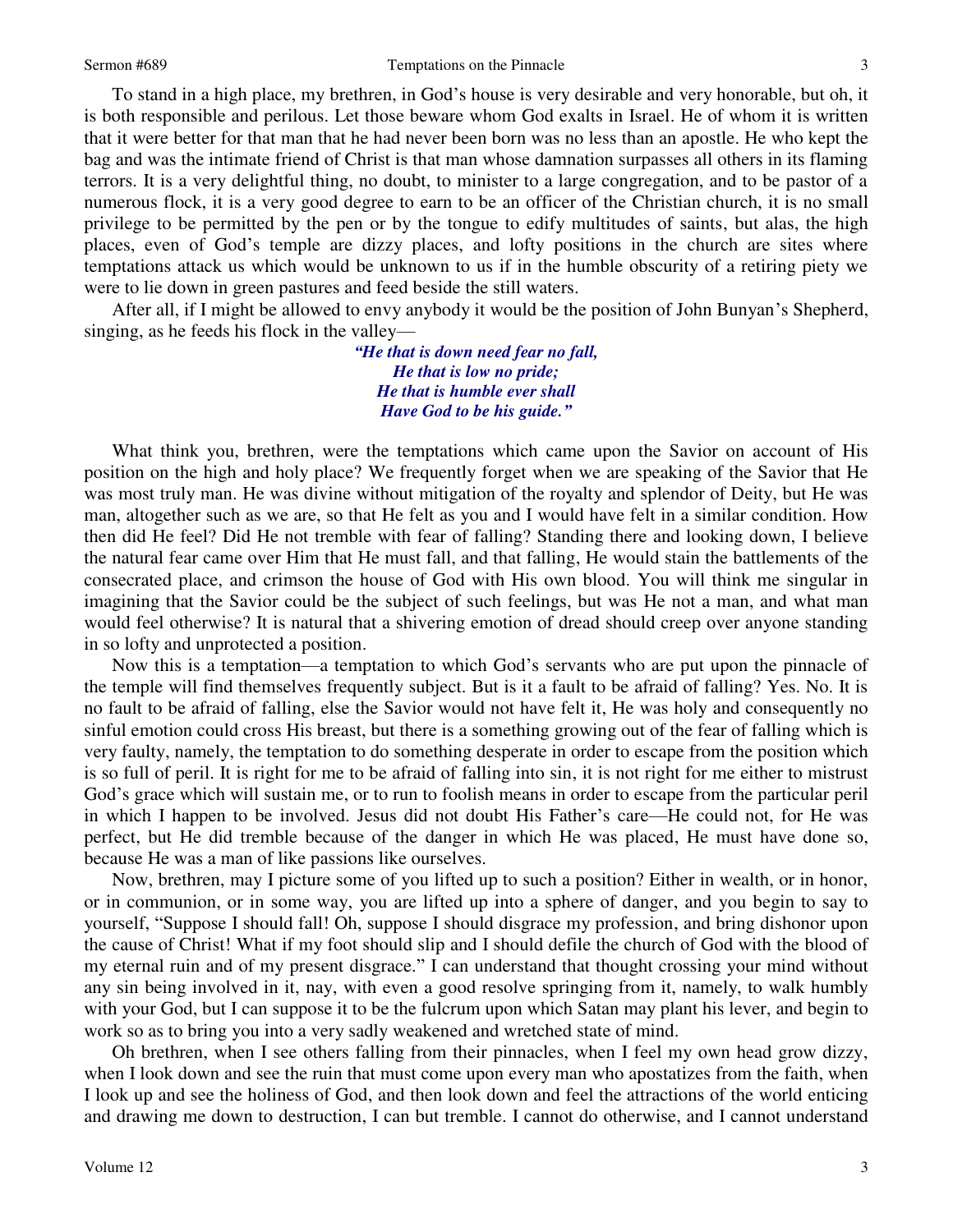the man who would not. If you are placed in such a position you *must* feel it, it is not possible for you to escape from the fear lest, after all, after having been honored and favored you should become a castaway.

 This seems to me to be the reason why the devil put our Lord on the pinnacle of the temple. The first effort of the devil was to sap the foundations of the Savior's strength with *a doubt.* The devil whispers to Him, *"If—if* you be the Son of God." Faith is the Christian's strength, he who doubts not staggers not. Unbelief is the source of our chief weakness. As soon as we begin to distrust, our feet begin to slide. Hence, Satan, knowing this, injects that cruel and wicked suspicion, *"If—if* you be the Son of God."

 Notice the point of attack—it was our Lord's sonship. Satan knows that if he can make any of us doubt our interest in the Father's love, doubt our regeneration and adoption, then he will have us very much in his power. How can I pray, "Our Father which art in heaven," if I do not know Him to be my Father? If the dark suspicion crosses my mind that I am no child of His, I cannot say with the prodigal, "I will arise and go unto my Father," for I do not know that I have a Father to go to. Having a Father, I feel sure that He will pity my infirmities, that He will feel for my needs, redress my wrongs, protect me in the hour of danger, and succor me in the moment of peril, but if, *if* I have no Father in heaven, if I be not His child, then, miserable orphan! what shall I do—where shall I flee?

Standing on a pinnacle as God's child I shall stand there erect, though every wind should seek to whirl me from my foothold, but if He be not my Father, and I am upon a pinnacle, then my destruction is inevitable, and my ruin will be swift and total. "If you be the Son of God."

 Oh, dear friends, beware of unbelief, those who justify unbelief hold a candle to the devil. I cannot suppose myself doing better service to an ill cause than by excusing you in your unbelief of God, or excusing myself in it. God is faithful, why do we doubt Him? God is true, how can we suppose that He will be false? That we are His children is also true, if we have believed in Jesus. If, having nothing, I have cast myself at the foot of the cross, if, all guilty and defiled, I have seen in Jesus Christ all that my soul can want, then I am one with Jesus, and a joint heir with Him. I must be the child of God, because I am one with Christ Jesus, His only begotten and His well-beloved.

 Dear brethren, let me exhort and stir you all up to seek after the full assurance of your sonship with God the Father. Give no sleep to your eyes, nor slumber to your eyelids, unless you know that you are in the divine family. Remember that doubts here are perilous to the last degree, and most of all perilous to those of you who stand upon the pinnacle. Let those doubt who are in the valley and they bring themselves sorrow, but those on the mountain must not doubt, for it is by faith alone that they can stand, and where to slip will be so destructive, they must take care that their faith is firm and strong. Thus you see the Savior was first assailed with a malicious and cruel insinuation of doubt. The cunning tempter has paved the way for *the Satanic suggestion,* "Cast yourself down." That advice looks like the most absurd thing that could be suggested. He is afraid of falling, and is therefore bidden to throw Himself down? Ah, but if you do not understand this, it is because you are not acquainted with Satanic machinery.

 The human mind oscillates very strangely. Though at first may be driven by main force from left to right, it naturally swings to the left again, returning by sheer necessity to the same point. There have been persons who have starved themselves to death from the fear of being poor and destitute, and have brought on disease by fearing disease. There have been instances of persons who have sought to destroy themselves when condemned, because they dreaded being hanged. What escape from death suicide can offer it were hard to say, but some have tried it. In a position where I cannot stand, the natural thing is to throw myself down directly. You are afraid as you stand on the brink of the cliff, afraid that you may fall over, and all the while a mad inclination to fall over may steal over you. It is strange, but then we are strange creatures. Though it looks to you as if it would be a very unlikely temptation to a man afraid of falling to say, "Cast yourself down," it is not unnatural, it is consistent with the well-known laws of consciousness that we are often tempted to do the very thing which we are afraid of doing, and to do it in order to escape from it, cast yourself down, lest you should fall.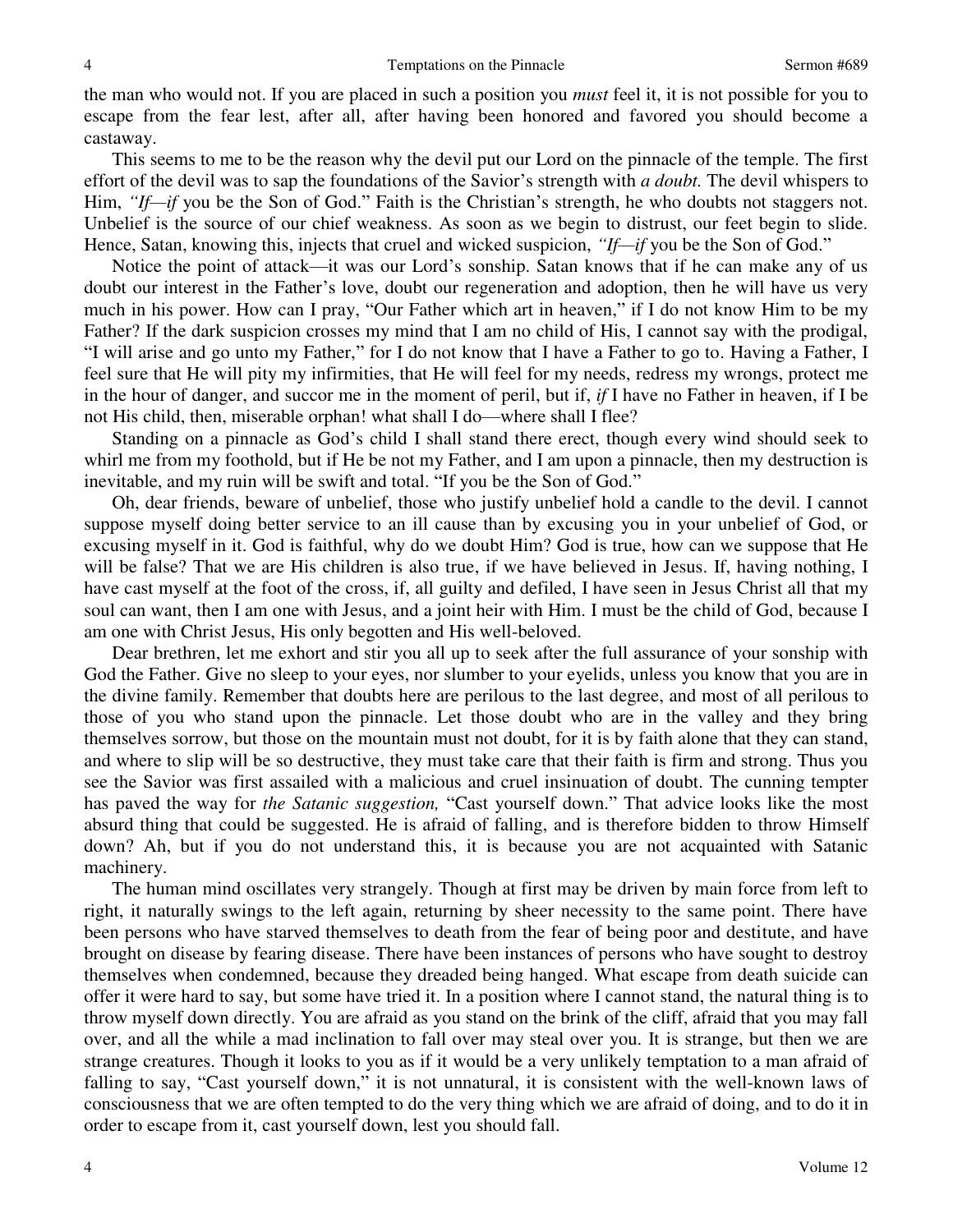Let me show you the shapes in which this temptation has come to some of us. The minister of Christ is placed in a position where his labors and his troubles are incessant. He is afraid with so much to do and such delicate things to handle, that he may make a mistake, and injure the church which he designs to bless. The dark suggestion crosses his mind, "Give it up, leave the work," that is to say, do the worst mischief that you can do to the church in order to prevent your doing it any mischief! The same thing happens in business, you have been toiling hard to pay every man his own, to provide things honest in the sight of all men, you have been able to do it until now, but things are, at this moment, very unpropitious. Satan has whispered to many a tradesman, "Throw it up, get out of it! Go somewhere else! Leave it, and flee the country."

 Take another case. You are a Christian, and you wish to be an honor to the Christian church, but you live in a family where there is everything uncongenial to your piety, you can scarcely get alone to pray, you certainly never hear a good word from any others of the circle. You have been fighting for God until now, and the enemy is at this moment saying, "Do not try it any longer, renounce your profession, give it all up, go back to the world again," that is to say, in order that you may not dishonor Christ you are tempted to dishonor Him, and for fear lest you should fall, the whisper is, "Fall at once." It is strange, but strangely true!

 I thank God for the story of Jonah, that miserable, morose old prophet has ever been a warning to some of us. When God said to Jonah, "Go to Nineveh and preach!" "No," thought Jonah, "I cannot do it. How can I go and preach to such a city? It will not be to my honor." So away he goes to Tarshish. He little knew that in trying to avoid trouble he was running into it. So it is also with us. You want to go to Tarshish to get away from Babylon, that is, you run into the depths of the sea to escape the rivers, you run into the fire to escape from the frying pan.

 Should I happen to be addressing a Christian who is passing through this terrible, severe, and fiery ordeal, I would point him to the Savior standing on the pinnacle of the temple, with the suggestion, "Cast Yourself down," and bid him imitate Him in standing fast and firm against the desperate foe. "Stand fast in the Lord, and having done all, still stand."

 The suggestion to cast Himself down was next *backed up by a text of Scripture*—wicked advice sustained by a foolish argument. "Cast yourself down; because he has given his angels charge over you, to keep you." You notice he knocks out the words, "in all your ways," which limits the protection promised. The Lord never promises to keep us in ways of our own choosing. If we go into By-path Meadow, we go there without a guarantee of divine protection, for the Word has it, "in all your ways." Every duty that is required of us, and every path that is mapped out by Providence, shall have divine protection accorded to its travelers, but if we go our own road, we have no promise that we shall be cared for.

When the devil takes something away from a text, he generally puts something of his own in its place. He therefore added these words, "lest *at any time."* His objective was to make the text more general than it was—to take away its specialties, to break down its hedges, and to remove its landmarks, and so he says, "to keep you, lest at any time you dash your foot against a stone." Old Master Trapp has well observed that in his day the king was bound to protect travelers on the King's highway between certain hours, "but," said he, "he did not promise to protect them out of the King's highway, nor did he promise to protect them in it if they traveled at all hours, for instance, at the dead of night." So we have a promise that along the King's highway to heaven no lion shall be there, neither shall any ravenous beast go up thereon, but the redeemed shall be found there, but if I strike off a path into the wilderness, or go away into the jungle of my own superstition and my own folly, I cannot expect protection, and if I begin to travel *at any time,* choosing my own times instead of waiting for the pillar of cloud, then I am not under the divine protection, nor can I expect it.

 Does the text, as you find it in the ninety-first Psalm, give you any reason to believe that if you throw yourself down from the pinnacle, God would bring you to the bottom safely? Certainly not, a fair reading of it only shows that God will keep us in the path of duty. And so, dear friends, let us, when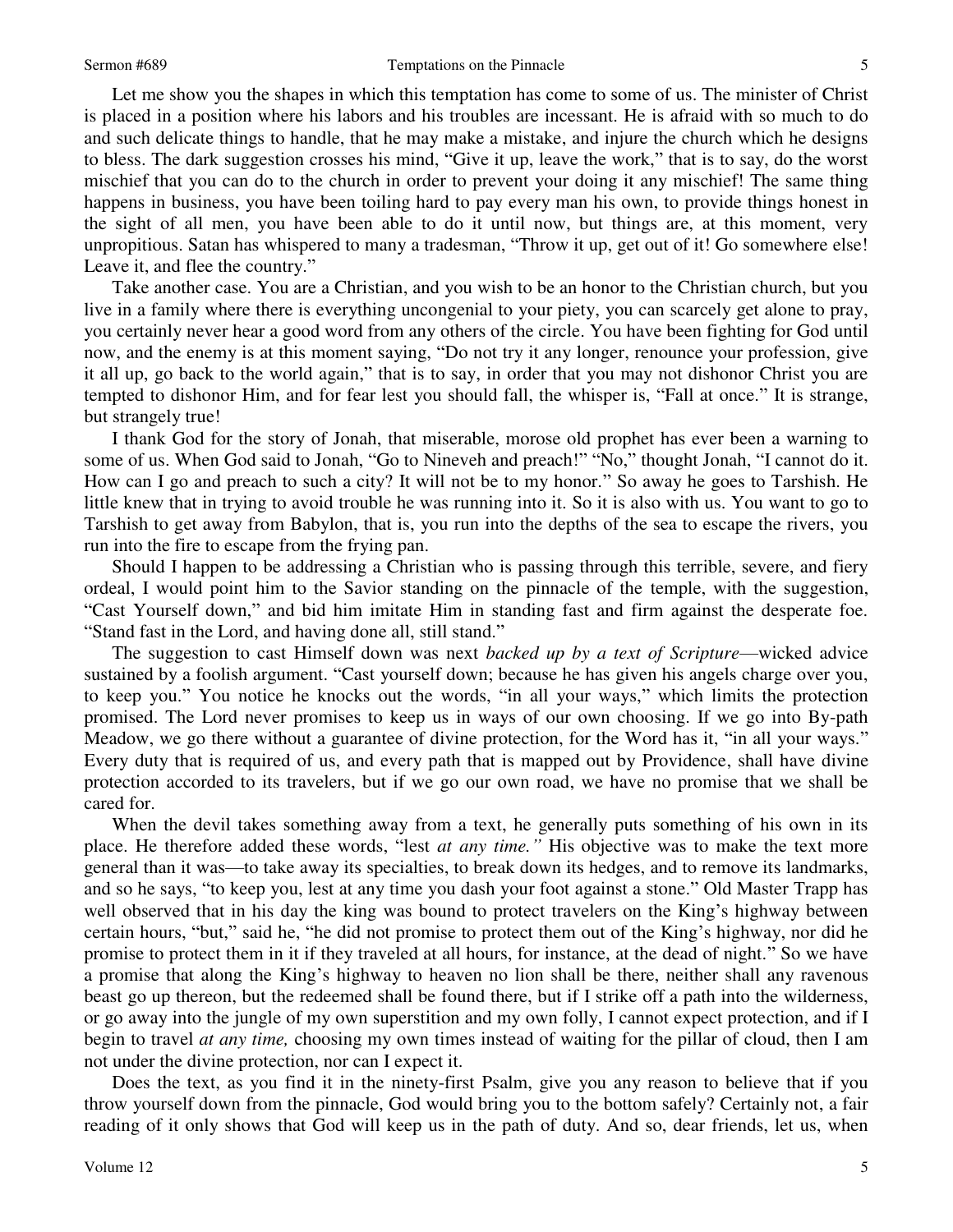Satan tells us a Christian is all right and always safe, go where he may, let us respond to that, that it is true the Christian is safe in the way of duty, and will be kept in the path of God's commands, but he that presumptuously runs in the teeth of God's will, and disobeys the Most High, must look to it lest a lion tear him in pieces.

 Brethren, it is a precious doctrine that the saints are safe, but it is a damnable inference from it, that therefore they may live as they like. It is a glorious truth that God will keep His people, but it is an abominable falsehood that sin will do them no harm. Remember that God gives us liberty, not license, and while He gives us protection He will not allow us presumption.

I did know a person once when I was a child, I remember seeing him go into a country wake in a little village where I lived, though he was a professed Christian, going to spend the evening in a dancing booth, and with others drinking as other men did, and when I in my warm zeal said to him, "What do you here, Elijah?" his reply was, "I am a child of God, and I can go where I like and yet be safe," and though for the moment I knew not what text to quote to answer him, yet my soul revolted from the man ever afterwards, for I felt that no child of God would ever be so wicked as to take poison in the faith that his Father would give him the antidote, or thrust himself into the fire, in the hope that he should not be burned.

 If God sends me trouble He will yield me deliverance from it, but if I make trouble myself I must bear it. If Providence permits the devil to set me upon a pinnacle, even then God will help me, but if I throw myself down, and go in the very teeth of Providence, then woe unto me, for I give proof by my presumption that the grace of God is not in me at all. Yet the temptation is not uncommon. Do such-andsuch a thing, your eternal interests are safe, therefore shun God's service, throw up the reins, and let the horses go as they will, God will guide them, do not touch the tiller, the God of the wind will manage the vessel, do not put your shoulder to the wheel at all, but cry out to God to help you, and sit down and be lazy. That is the devil's talk, and our poor silly distracted minds too readily drink it in, but if God gives us grace, we shall say, "God helps those who help themselves, God works for those who work for Him, and in the name of God, I set up my banner, wherever He will call me I will go, though it be through floods and flames, and if He sets me upon the pinnacle of the temple, I will do nothing but stand there till He takes me down, but as to throwing myself down in order to escape, O my Father, my God, by the love you bear me, help me to wrestle with this temptation, and make me more than a conqueror through Your dear Son."

 Only one thing more remains to be spoken of while upon the text itself, and that is *the answer which the Savior gave.* He said, "It is written, You shall not tempt the Lord your God.'" I noticed when I was carefully reading this verse over and thinking of it, that Jesus met a promise misused with a precept properly applied. At that moment the precept was worth more to Christ than the promise.

 Beloved, there are certain people who love the promise part of God's Word, but cannot bear the precept. We have men among us who when the minister preaches upon a sweet text are greatly delighted, that is savory meat such as their soul loves, but if the pastor expounds a precept of God's Word, they turn upon their heel superciliously and say, "He is a legal preacher." It is not safe to pick and choose in the matters of divine truth. All hail, you fair promises! You meet me as the angels met Jacob at Mahanaim, but all hail, fair precepts! You meet me as Nathan met David, and rebuke me for my sins. You also are my friends, and I salute you and am glad to bear your company.

 Brethren, we cannot do without a promise, precept, exhortation, and rebuke, the compound of the Scripture, like the powders of the merchants for sweetness and excellence, must not be injured by being robbed of one single ingredient. Love the precept, I pray you, be of the mind of David, who wrote the whole of the one hundred and nineteenth Psalm, not so much in praise of the promises as in praise of the statutes and the laws of God, as he found them given in that part of the Old Testament which it was his privilege to read. Sometimes a precept is the necessary counteracting principle to guard us from the perversion of a promise. Promises alone are like candy given to children which when too profusely eaten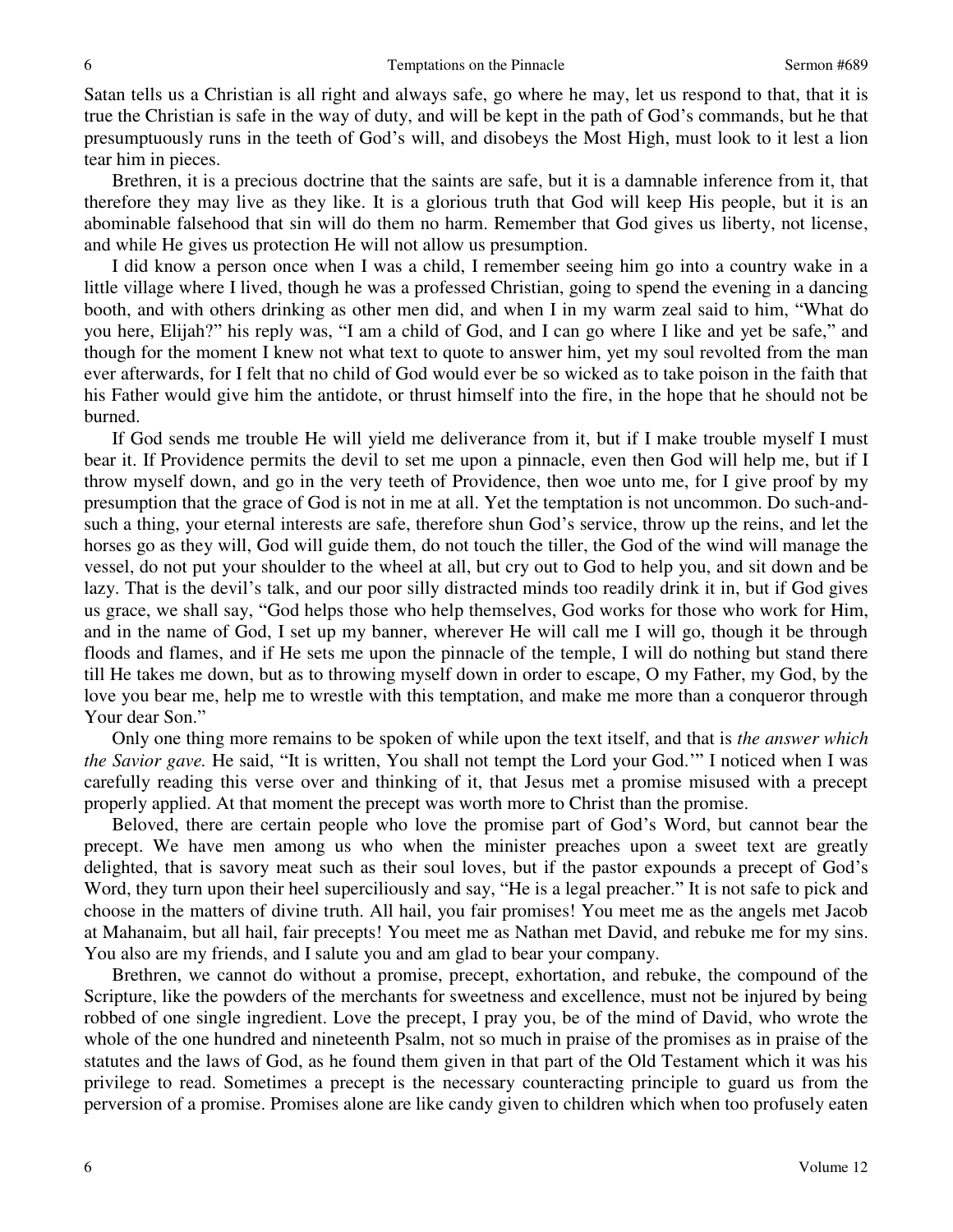bring on sickness, but the precept comes in as a healthy tonic, so that you may feed upon the promise without injury.

 Brethren, is there one of you who is so false and faithless as to desire to shun God's service and God's love? Hear this, "You shall not tempt the LORD your God." You do so, you tempt God, you tempt Him to sanction your sin when you use wrong means in order to escape from danger. A Christian in business, who is going to stoop to a transaction that is not altogether clean in order to escape from his present pecuniary dilemma, is tempting God, for he asks God to help him, and then uses evil tools to effect escape. Will you tempt God to assist you in defrauding your neighbor? Dare you ask God to aid you in doing what is not strictly upright? Do not dare to do this. "You shall not tempt the LORD your God."

 The Christian worker, who dares to run away from work, and says, "God will take care of me," what is he doing? He is asking God one of two things, either to destroy him, which God will not do, for He is a faithful God, or he is tempting Him to uphold him and comfort him when he is not in the path of duty, which it would be wrong for God to do, since He cannot give the sweetness of His comfort and the joy of His countenance to a man who would thereby be countenanced and encouraged in sin.

 Beware of provoking God to jealousy. Do let your walk be such that the Lord may be honored thereby, and may look down with complacency upon you. Do not run to such shifts as would involve your asking God to assist you in a wrong thing in order to obtain your deliverance. Though there be great depths beneath you, you cannot fall while He upholds. Though others are dashed in pieces, and you can hear the crash of their fearful fall, yet He upholds the righteous. Though your own brain turns giddy, and you are ready to slip from your foothold, yet the eternal God is your refuge, and underneath you are the everlasting arms, your extremity of weakness shall be the opportunity of His power, and when you fall back faint and ready to die, then it is that the angelic wings shall be of service, and the cherub-helpers shall bear you up in their arms, lest you dash your foot against a stone. Only be you very courageous and confident, and say unto the fiend of hell, "Get you hence, for the God who allowed me to be placed here never did forsake me and never will, and while He is for me I will not fear." What may occur is no business of mine, it rests with Him, it is mine to stand in the path of duty, for thus I shall be in the place of safety.

**II.** I have said thus much upon the temptation itself, and now in closing I wish to offer A FEW CONSIDERATIONS DEDUCED FROM THE WHOLE.

 The first is this. It is a commonplace thought, but it has tasted like nectar to my weary heart. *Jesus was tempted as I am.* You have heard that truth a thousand times, have you grasped it? He was not exempted from any of the sinful temptations which occur to us. He was tempted to the very same sins into which we fall. Do not dissociate Jesus from yourself. It is a dark room which you are going through, but Jesus went through it before. It is a sharp fight which you are waging, but Jesus has stood foot to foot with the same enemy.

 It was a great encouragement to the Macedonians in their weary marches when they saw Alexander toiling always with them. Had Alexander always been riding on Bucephalus when the rest of them were marching, they would have grown weary, but Alexander marched like a common soldier, and when water was scarce Alexander thirsted with them, and refused to drink of the little water which was reserved as a royal luxury. "No," said he, "I will suffer with my men." They won their battles, and they drove the Persian rabble before them as lions drive a herd of sheep, principally through the personal prowess of Alexander. First to leap into the ditch, first to cross the river or scale the rampart, always adventuring himself for death or glory, every man grew into a hero at the sight of the hero.

 Let it be so with followers of Jesus. He stays not in the pavilion when His children are in conflict, He robes not Himself in scarlet apparel like a king at his ease, but He buckles on His armor and puts on His helmet, and above the cry of them who contend for mastery may be heard His cry, "I have trodden down strength." Jesus goes so far into the fight that He advances beyond the front rank, and can say, "I have trodden the wine-press *alone,* and of the people there was none with me." Oh comrades! let us be of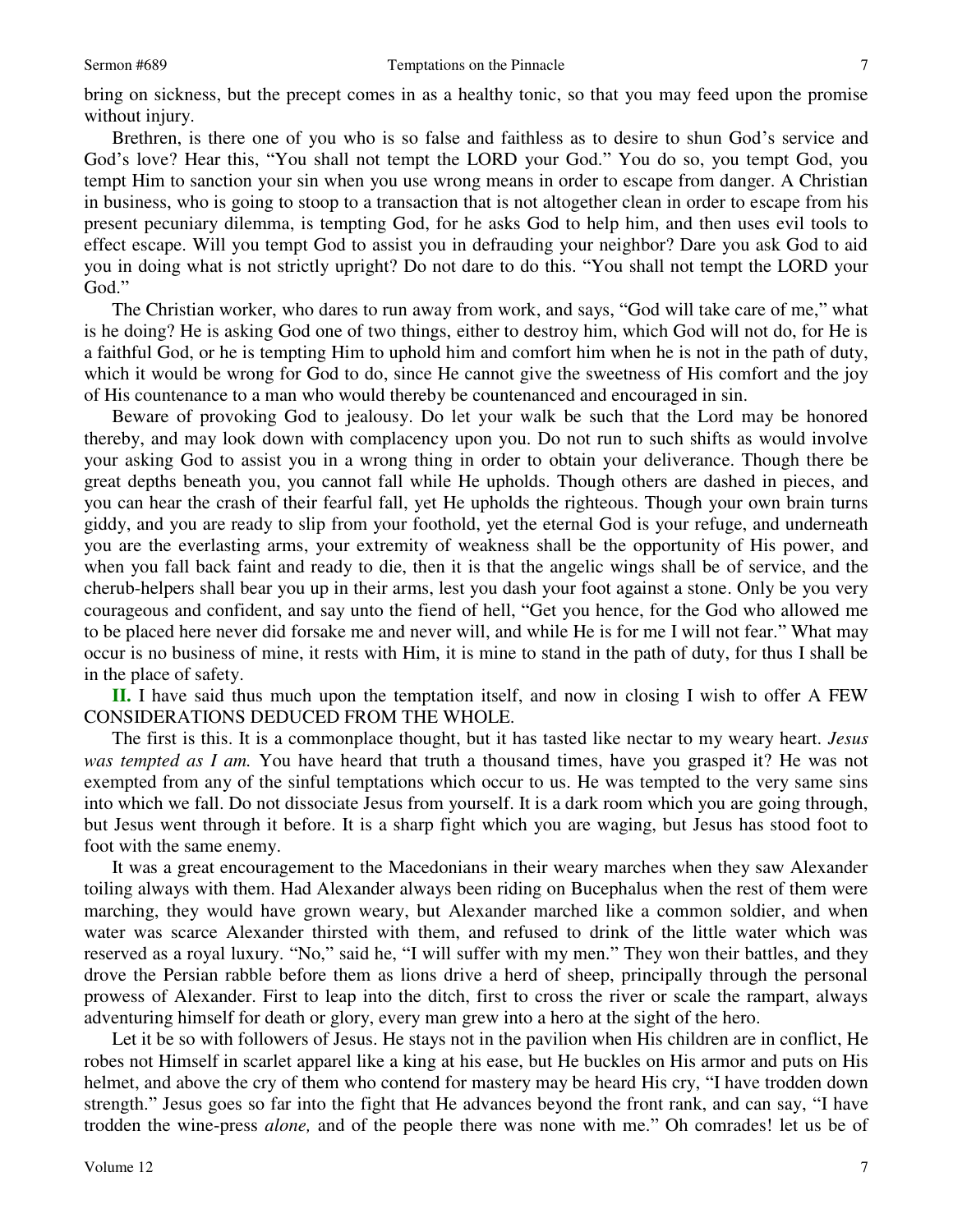good cheer, Christ has trodden the way before us, and the bloody-bedabbled footsteps of the King of glory may be seen along the road which we traverse at this hour.

 There is something yet sweeter—*Jesus was tempted, but Jesus never sinned.* Then, my soul, it is not needful for you to sin, for Jesus was a man, and if one man endured these temptations and sinned not, then by the same grace another may do so. I know it seems to some of you beginners in the divine life, that you cannot be tempted without sinning, but believe me, this is not only possible, but I hope attainable by you. A man may be tempted to run away from the service of God, but he may hate the temptation, and then there is no sin in it to him. If I should meet a thief on the road home today who should ask me to break into a person's house, I should at once scout the suggestion, do you think I should sin because I happened to be tempted in that way? Not at all! The sin would lay with the tempter, not with the tempted person who instantaneously rejected the suggestion. If I were to dally with the thief, and say, "How much is to be gained by it? What are your plans? I will go with you if so-and-so," then I sin, but if I say at once, "How dare you come to me with such a temptation? I loath it," then I should commit no sin.

 Often God's servants, in their worst and most bitter temptations, are to a great extent free from sin and are to be pitied—not to be blamed. John Bunyan has a famous picture of Christian going through the Valley of the Shadow of Death, when the fiends whispered temptations in his ears. "So," said he, "I did verily think that these were in my own heart," whereas they were only temptations of the devil, and not his own, and whereas he hated them, there was no sin in them—to him I mean. Of course, there was sin to the person who made the suggestion, but not to the person suffering it, inasmuch as he stopped his ears against it, and refused to touch it. Now, Christian, in this you may be encouraged, that you may go through the fiercest possible temptation heated seven times hotter, like Nebuchadnezzar's furnace, and yet the fire may not injure you, but you may come out with not so much as the smell of fire upon you, though you have trodden in the midst of the glowing coals.

 The third thing which comforts us is this, that *Jesus not only did not fall, but He gloriously triumphed.* Satan received a desperate fall and a deep discouragement as the result of this conflict, and as He overcame, so may we. Jesus is the representative man for His people, the head has triumphed, and the members share in the victory. While a man's head is above the water you cannot drown his body. The head is above the great water-floods of temptation, and we, who are the lower members, are not drowned, nor shall we be, we shall wade through the swelling current, and land safely upon Canaan's side.

"They feared as they entered into the cloud," it is said of the disciples on the Mount, but their Master was with them there, and therefore their fears were frivolous. We, too, are fearing, because we have entered the cloud or are in the midst of it, but our fears are needless and vain, for Christ is with us, armed for our defense. Brethren, our place of safety is the bosom of the Savior. Perhaps we are tempted just now, in order to drive us nearer to Him. Blessed be any wind that blows me into the port of my Savior's Love! Happy, happy, happy wounds which make me seek the beloved Physician, yea, blessed death, which with black wings shall bear me up to my Savior's throne. Anything is good that brings us to Christ, anything is mischievous that parts us from Him. Come, you tempted, wheresoever you wander, come to your tempted Savior, come, you cast-down and troubled ones, however much dismayed, come to Him—

## *"Though now He reigns exalted high His love is still as great."*

 He forgets not the temptations through which He passed, and He is ready to succor and to help you in the same. Ah, but there are some here who do not know Him, some who say, "We do not understand this sermon, for we never feel such temptations." I can understand why not. You see you have no spiritual life. The tree planted by the river feels not the ague which breeds in the fen, and lurks in the morass, but put a man there and before long you will see him shivering from head to foot ere long, and